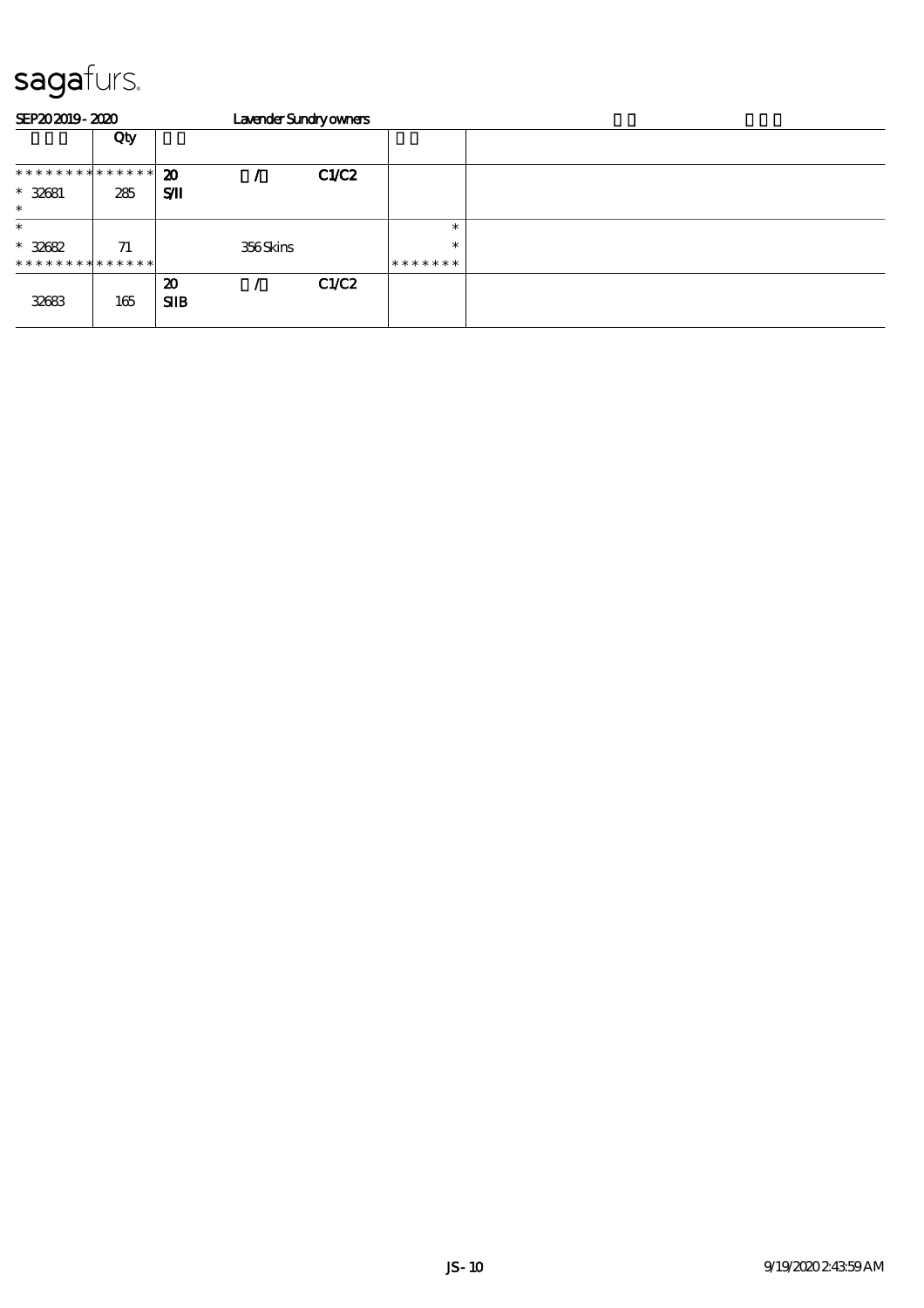| SEP202019-2020 |                    |                                      |                                               | Lavender Pavek-Gannoth-Moyle |  |  |  |
|----------------|--------------------|--------------------------------------|-----------------------------------------------|------------------------------|--|--|--|
|                | Qty                |                                      |                                               |                              |  |  |  |
| 33601          | 74                 | $\boldsymbol{\omega}$<br><b>GOLD</b> | $\boldsymbol{\mathsf{Z}}$<br>$\boldsymbol{z}$ | C1/C2                        |  |  |  |
| 33602          | 63                 | $\boldsymbol{\omega}$<br><b>GOLD</b> | 3                                             | C1/C2                        |  |  |  |
| 33603          | $\boldsymbol{\pi}$ | $\boldsymbol{\omega}$<br><b>GOLD</b> | $X$ / $ZX$<br>3                               | C1/C2                        |  |  |  |
| 33604          | 94                 | $\boldsymbol{\omega}$<br><b>SLVR</b> | X /<br>$\boldsymbol{z}$                       | C2C3                         |  |  |  |
| 33605          | 187                | $\boldsymbol{\omega}$<br><b>SLVR</b> | $\boldsymbol{z}$                              | C2C3                         |  |  |  |
| 33606          | 121                | $\boldsymbol{\omega}$<br><b>SLVR</b> | $X$ / $ZX$<br>$\boldsymbol{z}$                | C2C3                         |  |  |  |
| 33607          | 87                 | $\boldsymbol{\omega}$<br><b>VSLA</b> | $X$ / $ZX$<br>$\boldsymbol{z}$                | C2C3                         |  |  |  |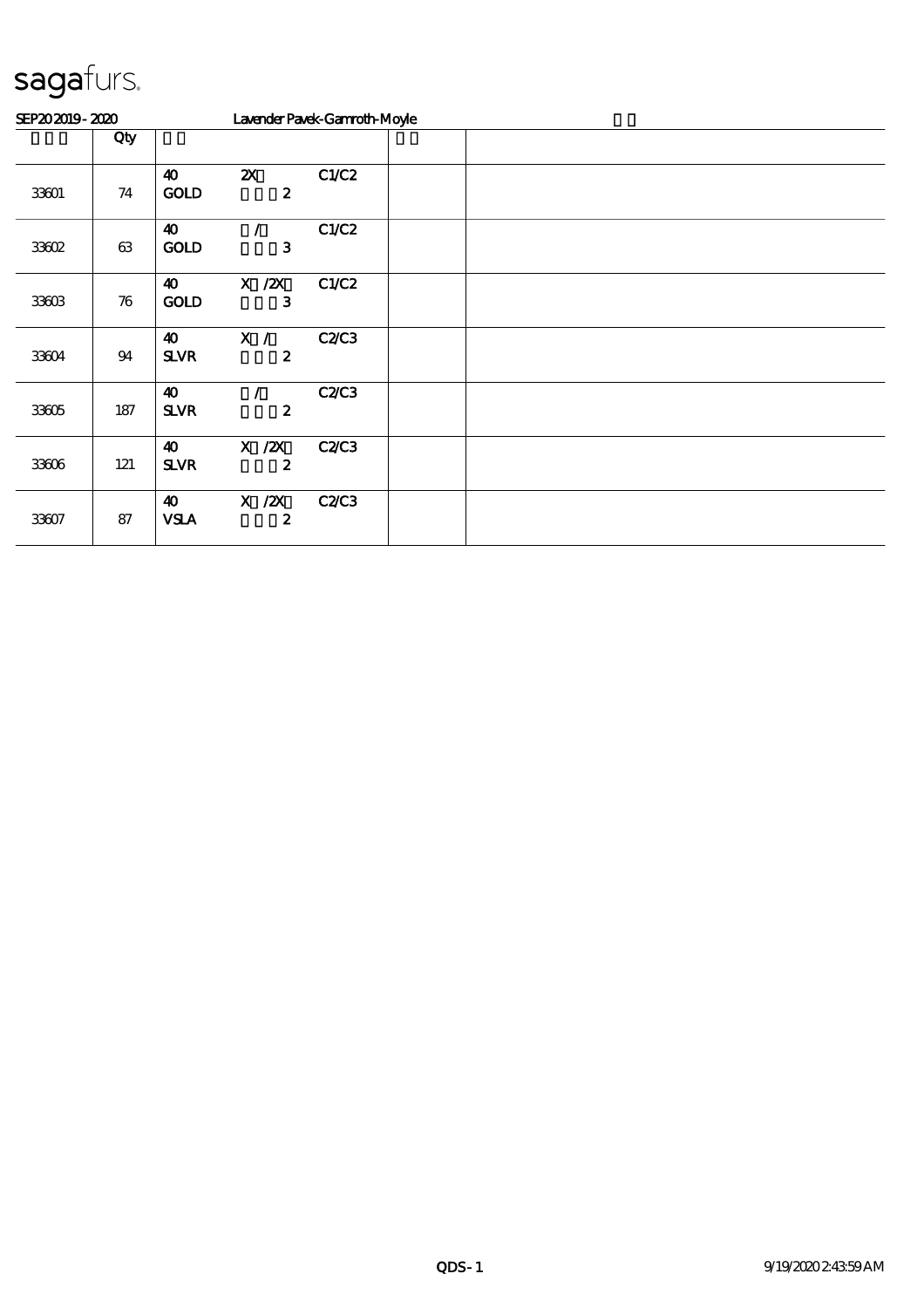| SEP202019-2020 |                |                                                         | Lavender Pavek-Gannoth-Moyle                  |                             |  |  |  |
|----------------|----------------|---------------------------------------------------------|-----------------------------------------------|-----------------------------|--|--|--|
|                | Qty            |                                                         |                                               |                             |  |  |  |
| 33621          | 140            | $\boldsymbol{\mathfrak{D}}$<br>$\mathbf{GOLD}$          | $\boldsymbol{z}$                              | C1/C2                       |  |  |  |
| 33622          | $62\,$         | $\boldsymbol{\mathfrak{D}}$<br>$\mathbf{GOD}$           | $\boldsymbol{2}$                              | $C1+$                       |  |  |  |
| 33623          | 187            | $\boldsymbol{\mathfrak{D}}$<br><b>GOLD</b>              | $\mathbf{X}$<br>$\boldsymbol{z}$              | C1/C2                       |  |  |  |
| 33624          | 119            | $\boldsymbol{\mathfrak{D}}$<br>GOLD                     | $\boldsymbol{X}$<br>$\boldsymbol{z}$          | C3                          |  |  |  |
| 33625          | 84             | $\boldsymbol{\mathfrak{D}}$<br>GOLD                     | $\boldsymbol{\mathsf{Z}}$<br>$\boldsymbol{z}$ | C1/C2                       |  |  |  |
| 33626          | $8\hskip-2pt9$ | $\boldsymbol{\mathfrak{D}}$<br>GOLD                     | $\overline{7}$<br>$\mathbf{3}$                | C1/C2                       |  |  |  |
| 33627          | $104$          | $\boldsymbol{\mathfrak{D}}$<br>$\mathop{\mathrm{GOD}}$  | $X$ / $ZX$<br>$\mathbf{3}$                    | C1/C2                       |  |  |  |
| 33628          | 148            | $\boldsymbol{\mathfrak{D}}$<br>$S\!L\!V\!R$             | X /<br>$\mathbf{z}$                           | <b>C2/C3</b>                |  |  |  |
| 33629          | 126            | $\boldsymbol{\mathfrak{B}}$<br>${\bf S\!L}\!{\bf V\!R}$ | $\overline{X}$ /2X<br>$\boldsymbol{z}$        | <b>C2/C3</b>                |  |  |  |
| 33630          | $97\,$         | $\boldsymbol{\mathfrak{D}}$<br><b>VSLA</b>              | $\mathcal{L}$<br>$\boldsymbol{z}$             | $C1+$                       |  |  |  |
| 33631          | 188            | $\boldsymbol{\mathfrak{D}}$<br><b>VSLA</b>              | $X$ / $ZX$<br>$\boldsymbol{z}$                | <b>C2/C3</b>                |  |  |  |
| 33632          | 118            | $\boldsymbol{\mathfrak{D}}$<br>${\bf VSA}$              | $\mathcal{L}$<br>$\boldsymbol{z}$             | <b>C2/C3</b><br><b>OPEN</b> |  |  |  |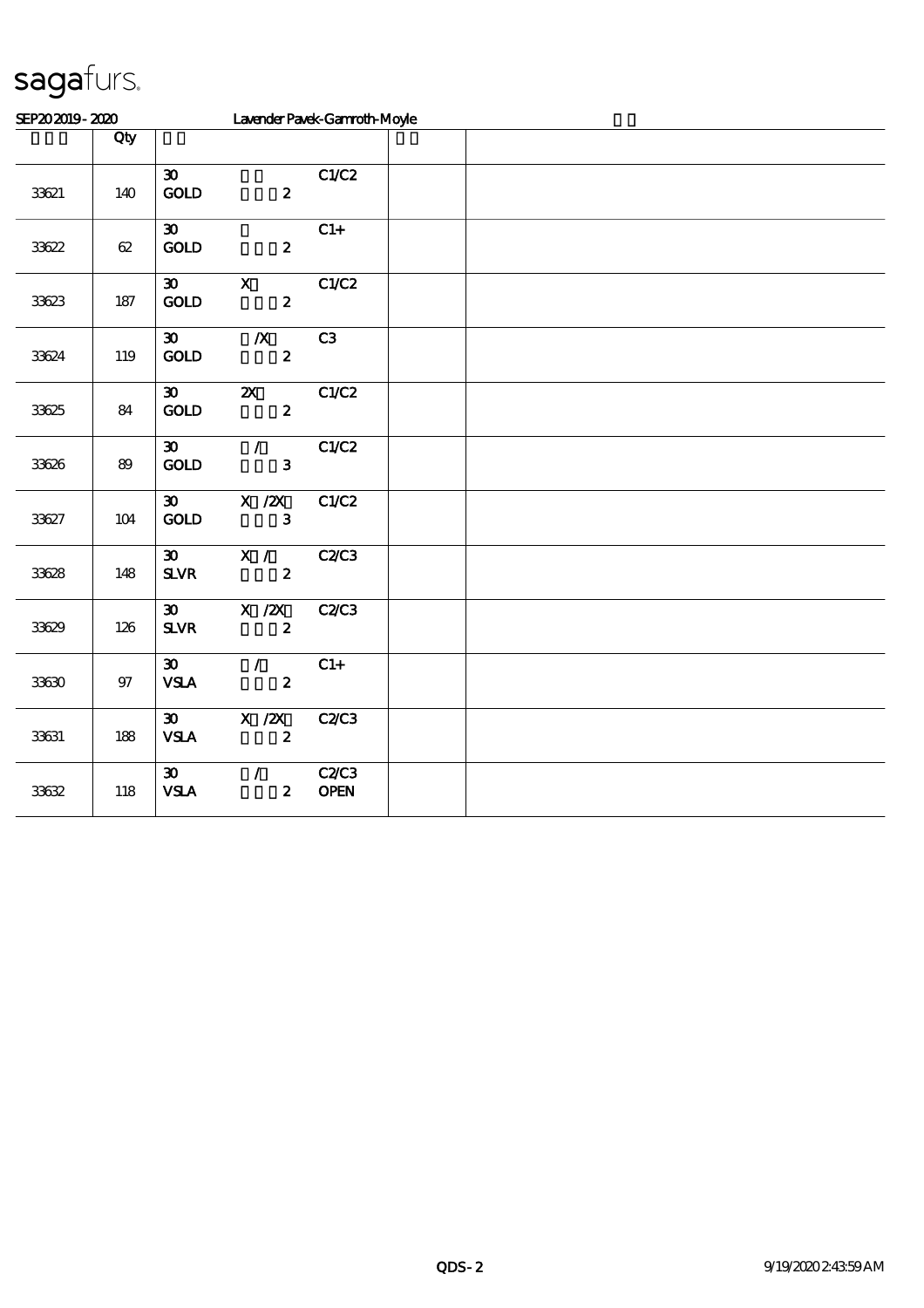| SEP202019-2020 |     |                                            |                                | Lavender Pavek-Gannoth-Moyle |  |  |  |  |
|----------------|-----|--------------------------------------------|--------------------------------|------------------------------|--|--|--|--|
|                | Qty |                                            |                                |                              |  |  |  |  |
| 33641          | 112 | $\boldsymbol{\mathfrak{D}}$<br><b>GOLD</b> | $\boldsymbol{z}$               | C1/C2                        |  |  |  |  |
| 33642          | 89  | $\boldsymbol{\mathfrak{D}}$<br><b>GOLD</b> | $\boldsymbol{2}$               | $C1+$                        |  |  |  |  |
| 33643          | 81  | $\boldsymbol{\mathfrak{D}}$<br><b>GOLD</b> | $X$ / $ZX$<br>$\boldsymbol{z}$ | C1/C2                        |  |  |  |  |
| 33644          | 65  | $\boldsymbol{\mathfrak{D}}$<br><b>GOLD</b> | 3                              | C1/C2                        |  |  |  |  |
| 33645          | 122 | $\boldsymbol{\mathfrak{D}}$<br><b>SLVR</b> | X /<br>2                       | <b>C2/C3</b>                 |  |  |  |  |
| 33646          | 231 | $\boldsymbol{\mathfrak{D}}$<br><b>VSLA</b> | $\boldsymbol{2}$               | <b>C2/C3</b>                 |  |  |  |  |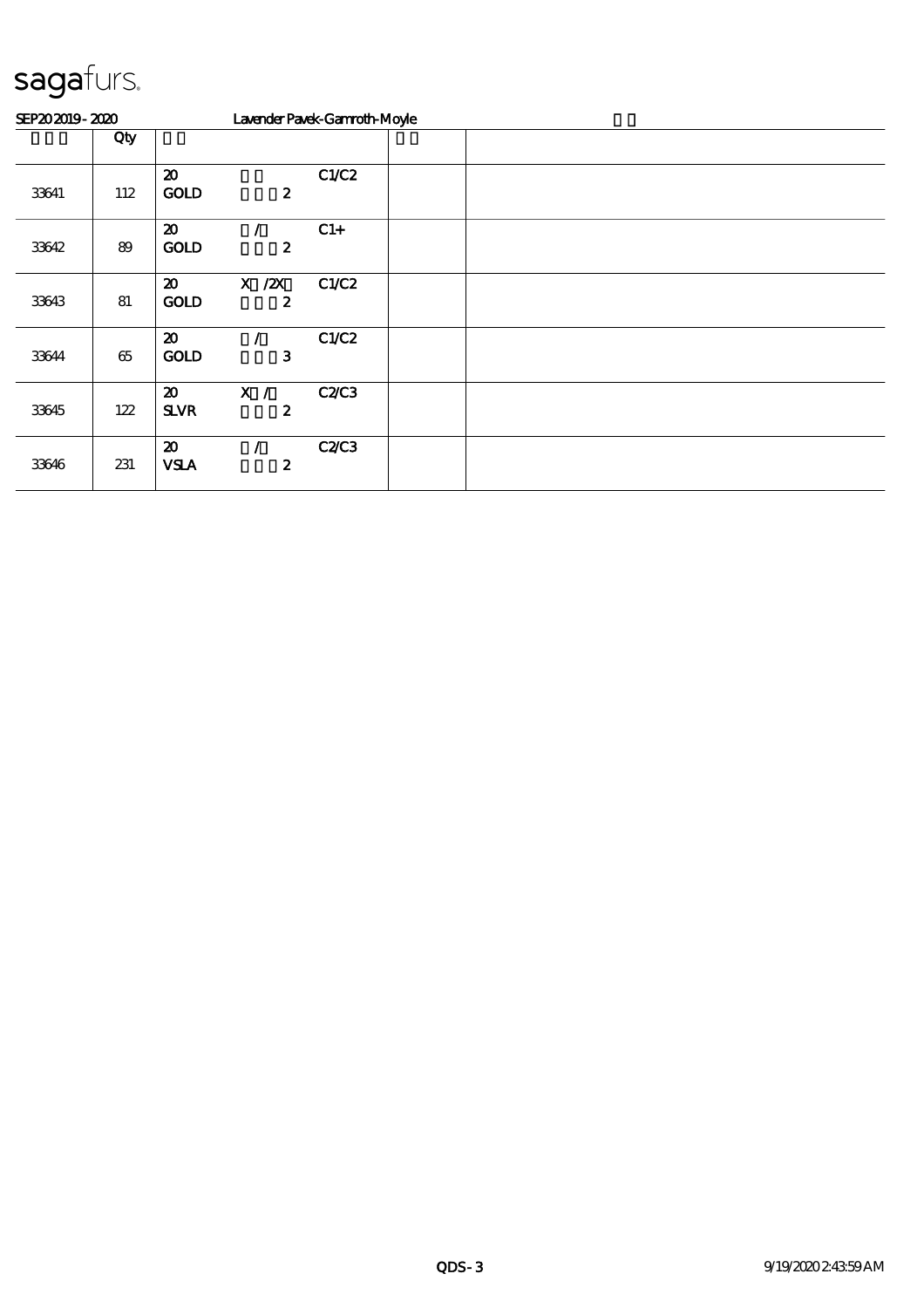| SEP202019-2020 |     |                                     |          |                  | Lavender Pavek-Gannoth-Moyle |  |  |  |  |
|----------------|-----|-------------------------------------|----------|------------------|------------------------------|--|--|--|--|
|                | Qty |                                     |          |                  |                              |  |  |  |  |
| 33661          | 100 | $\mathbf{o}$<br><b>SLVR</b>         | X /      | $\boldsymbol{2}$ | C2C3                         |  |  |  |  |
| 33662          | 78  | $\mathbf 0$<br><b>SLVR</b>          |          | $\boldsymbol{z}$ | <b>C2/C3</b>                 |  |  |  |  |
| 33663          | 106 | $\mathbf 0$<br><b>VSLA</b>          |          | $\boldsymbol{2}$ | C2C3                         |  |  |  |  |
|                |     |                                     |          |                  | Lavender Sundryowners        |  |  |  |  |
| 33665          | 181 | $\boldsymbol{\mathfrak{D}}$<br>LG/S |          | 1                | C1/C2<br>1                   |  |  |  |  |
| 33666          | 106 | $\boldsymbol{\mathfrak{D}}$<br>LG/S | $\prime$ | 1                | C1/C2<br>$\mathbf{3}$        |  |  |  |  |
| 33667          | 136 | $\boldsymbol{\mathbf{z}}$<br>LCS    |          | 1                | C1/C2<br>$\boldsymbol{2}$    |  |  |  |  |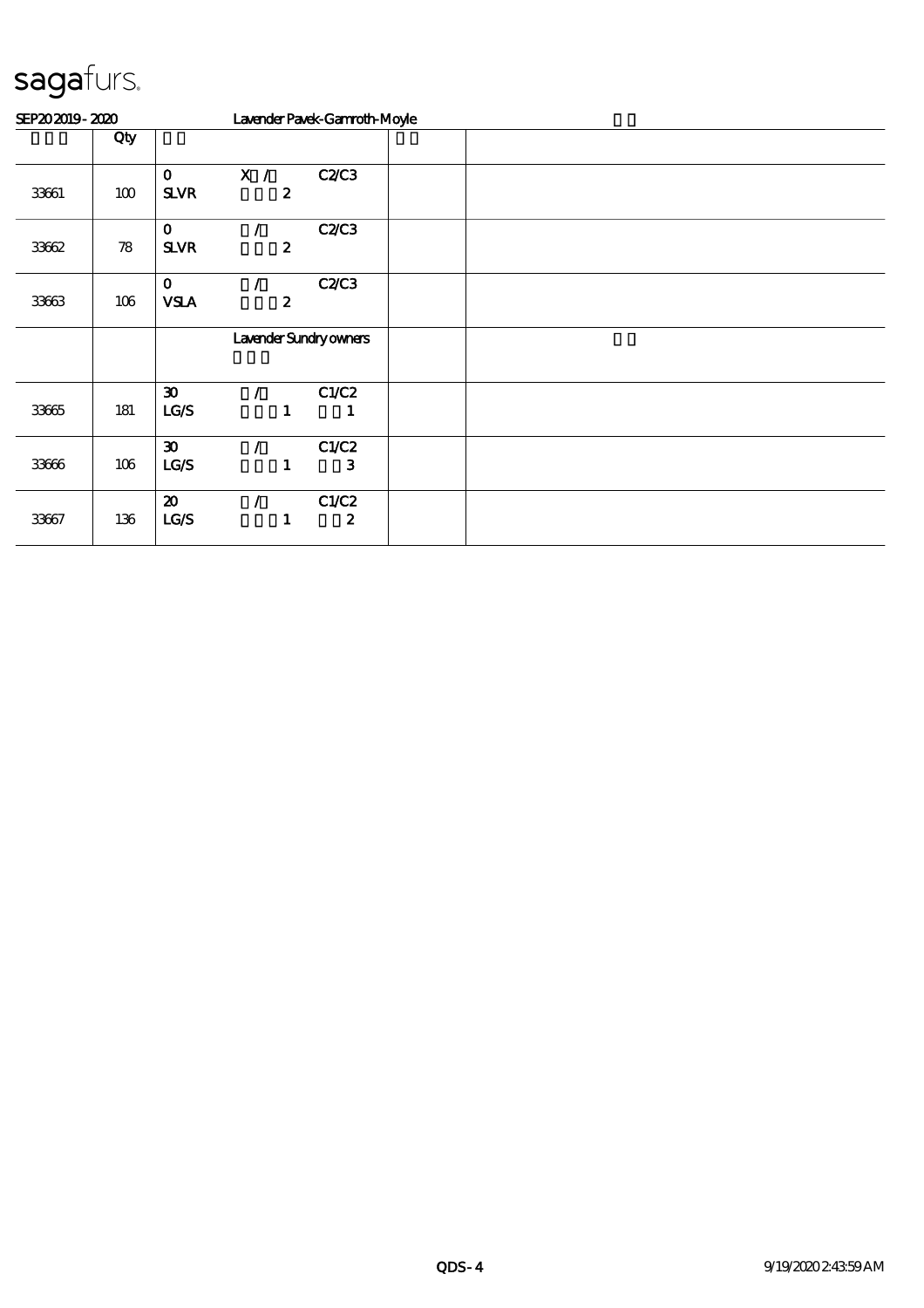| SEP202019-2020 |     |                                            |   | Lavender Sundryowners |  |  |  |  |  |
|----------------|-----|--------------------------------------------|---|-----------------------|--|--|--|--|--|
|                | Qty |                                            |   |                       |  |  |  |  |  |
| 33681          | 153 | $\boldsymbol{\mathfrak{D}}$<br><b>BR/S</b> | 2 | C1/C2                 |  |  |  |  |  |
| 33682          | 100 | $\boldsymbol{\mathfrak{D}}$<br><b>BR/S</b> | 2 | CLC2                  |  |  |  |  |  |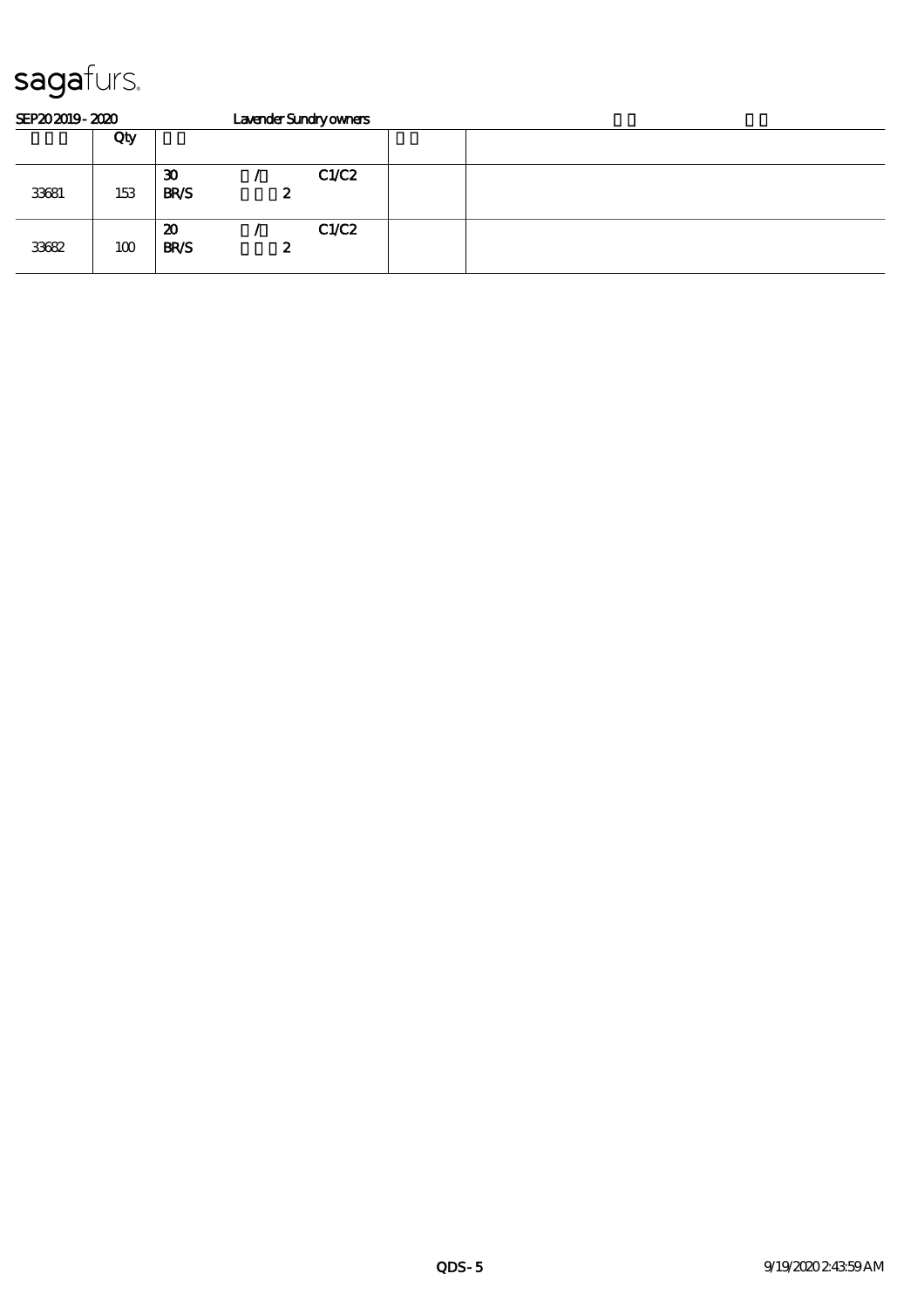| SEP202019-2020 |     |                  |   | Lavender Sundryowners | Female |
|----------------|-----|------------------|---|-----------------------|--------|
|                | Qty |                  |   |                       |        |
| 42561          | 399 | 2<br>SЛ          |   | C1/C2                 |        |
| 42562          | 247 | $\boldsymbol{z}$ | 4 | C1/C2                 |        |
| 42563          | 207 | 3<br>SЛ          |   | C1/C2                 |        |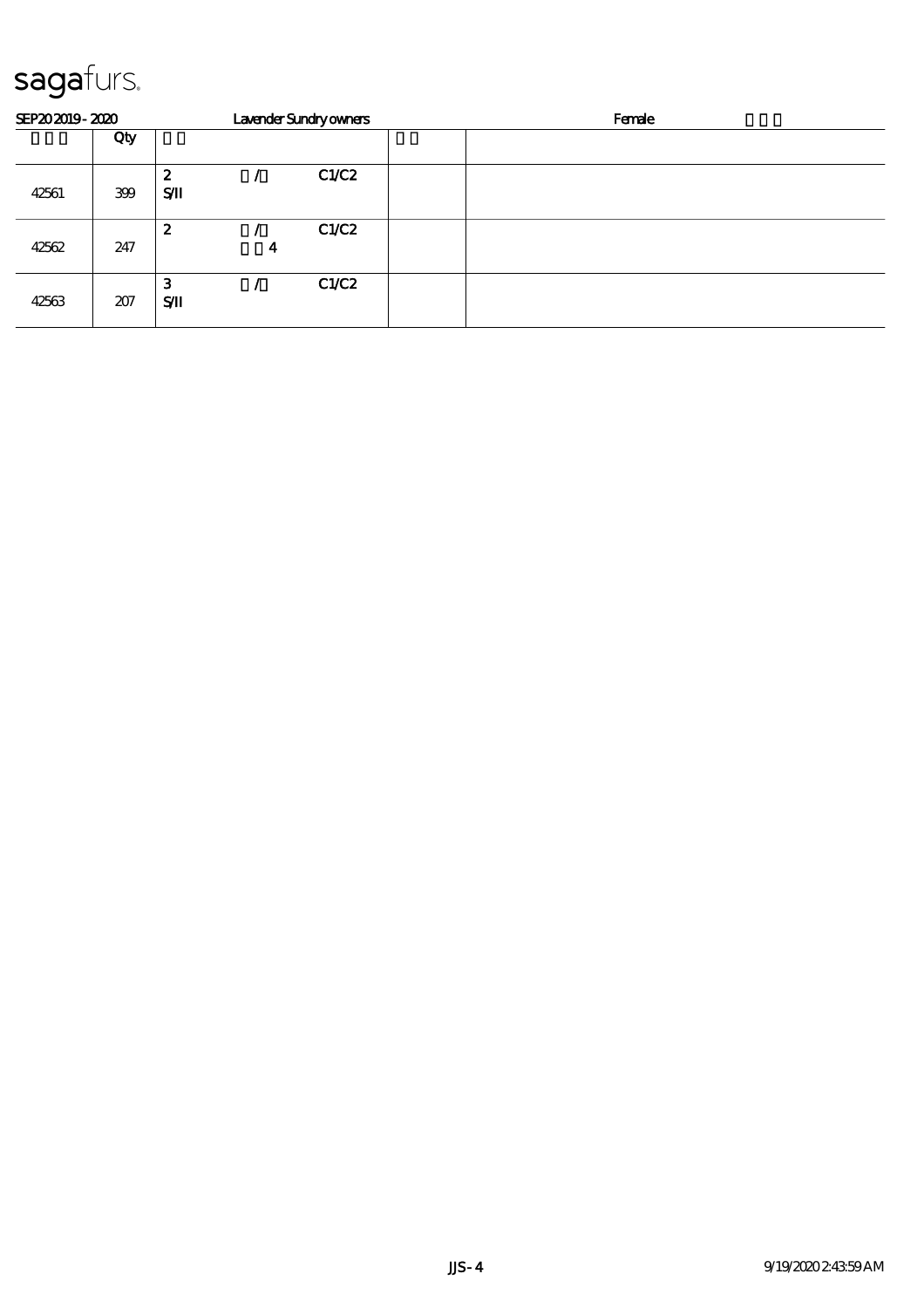| SEP202019-2020 |            |                                          | Lavender Pavek-Gannoth-Moyle      |                     | Female |  |  |  |  |
|----------------|------------|------------------------------------------|-----------------------------------|---------------------|--------|--|--|--|--|
|                | Qty        |                                          |                                   |                     |        |  |  |  |  |
| 43601          | 134        | $\mathbf{o}$<br>$\mathbf{GOLD}$          | $\boldsymbol{z}$                  | C1/C2               |        |  |  |  |  |
| 43602          | 173        | $\mathbf{o}$<br><b>GOLD</b>              | $\boldsymbol{z}$                  | C1/C2               |        |  |  |  |  |
| 43603          | $99\,$     | $\mathbf{O}$<br><b>GOLD</b>              | $\mathcal{F}$<br>$\boldsymbol{z}$ | $C1+$               |        |  |  |  |  |
| 43604          | 200        | $\mathbf{O}$<br>$\mathop{\rm GOD}$       | $\boldsymbol{z}$                  | C1/C2               |        |  |  |  |  |
| 43605          | $8\!2$     | $\mathbf{O}$<br>$\mathop{\rm GOD}$       | $\mathcal{L}$<br>$\boldsymbol{z}$ | C3                  |        |  |  |  |  |
| 43606          | 124        | $\mathbf{O}$<br>$\mathop{\rm GOD}$       | $\mathbf X$<br>$\boldsymbol{z}$   | C1/C2               |        |  |  |  |  |
| 43607          | $98\,$     | $\mathbf{O}$<br>GOLD                     | $\mathcal{L}$<br>3                | C1/C2               |        |  |  |  |  |
| 43608          | 216        | $\mathbf{O}$<br>${\bf S\!L}\!{\bf V\!R}$ | $\mathcal{F}$<br>$\boldsymbol{z}$ | C2C3                |        |  |  |  |  |
| 43609          | 75         | $\mathbf{o}$<br>${\bf S\!L}\!{\bf V\!R}$ | X / ZX<br>$\pmb{2}$               | <b>C2/C3</b>        |        |  |  |  |  |
| 43610          | 159        | $\mathbf{o}$<br>${\bf VSA}$              | $\mathcal{L}$<br>$\boldsymbol{z}$ | <b>C2/C3</b>        |        |  |  |  |  |
| 43611          | ${\bf 77}$ | $\mathbf{O}$<br><b>VSLA</b>              | $\mathcal{T}$<br>$\boldsymbol{z}$ | C2C3<br><b>OPEN</b> |        |  |  |  |  |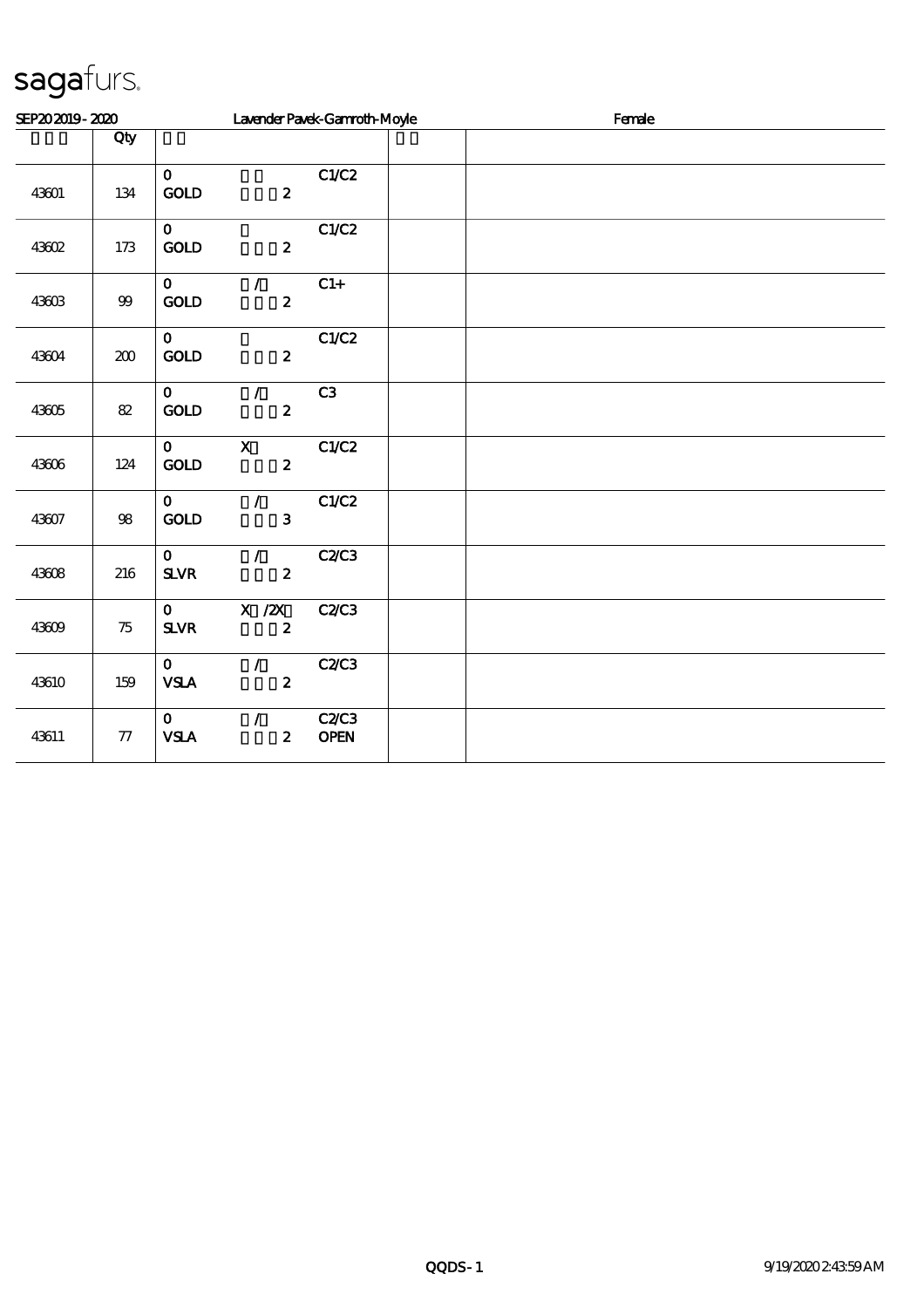| SEP202019-2020 |        |                                          | Lavender Pavek-Gannoth-Moyle                        |                             | Female |  |  |  |  |
|----------------|--------|------------------------------------------|-----------------------------------------------------|-----------------------------|--------|--|--|--|--|
|                | Qty    |                                          |                                                     |                             |        |  |  |  |  |
| 43621          | 91     | $\mathbf{1}$<br>$\operatorname{GOLD}$    | $\boldsymbol{z}$                                    | C3                          |        |  |  |  |  |
| 43622          | 209    | $\mathbf{1}$<br>GOLD                     | $\mathcal{F}$ and<br>$\boldsymbol{z}$               | $C1+$                       |        |  |  |  |  |
| 43623          | $102$  | $\mathbf{1}$<br>$\mathop{\rm GOD}$       | $\mathcal{L}$<br>$\boldsymbol{z}$                   | C3                          |        |  |  |  |  |
| 43624          | 252    | $\mathbf{1}$<br>GOLD                     | $\mathbf{x}$<br>$\boldsymbol{z}$                    | C1/C2                       |        |  |  |  |  |
| 43625          | 80     | $\mathbf{1}$<br>$\mathop{\rm GOD}$       | $\mathbf{X}$<br>$\boldsymbol{z}$                    | C1/C2                       |        |  |  |  |  |
| 43626          | $95\,$ | $\mathbf{1}$<br>GOLD                     | $\mathcal{L}$<br>$\mathbf{3}$                       | C1/C2                       |        |  |  |  |  |
| 43627          | 97     | $\mathbf{1}$<br>GOLD                     | $X \, /ZX$<br>3                                     | C1/C2                       |        |  |  |  |  |
| 43628          | 329    | $\mathbf{1}$<br>SLVR                     | X /<br>$\boldsymbol{z}$                             | C2C3                        |        |  |  |  |  |
| 43629          | 396    | $\mathbf{1}$<br>$S\!L\!V\!R$             | $\mathscr{N}$<br>$\boldsymbol{z}$                   | C2C3                        |        |  |  |  |  |
| 43630          | 197    | $\mathbf{1}$<br>${\bf S\!L}\!{\bf V\!R}$ | $X$ / $ZX$<br>$\boldsymbol{z}$                      | <b>C2/C3</b>                |        |  |  |  |  |
| 43631          | 236    | $\mathbf{1}$<br><b>VSLA</b>              | X /<br>$\boldsymbol{z}$                             | <b>C2/C3</b>                |        |  |  |  |  |
| 43632          | 258    | $\mathbf{1}$<br><b>VSLA</b>              | $\mathcal{L}$<br>$\pmb{2}$                          | C2C3                        |        |  |  |  |  |
| 43633          | 113    | $\mathbf{1}$<br><b>VSLA</b>              | $X \, /ZX$<br>$\pmb{2}$                             | <b>C2/C3</b>                |        |  |  |  |  |
| 43634          | 148    | $\mathbf{1}$<br><b>VSLA</b>              | $\mathcal{L}$ and $\mathcal{L}$<br>$\boldsymbol{z}$ | <b>C2/C3</b><br><b>OPEN</b> |        |  |  |  |  |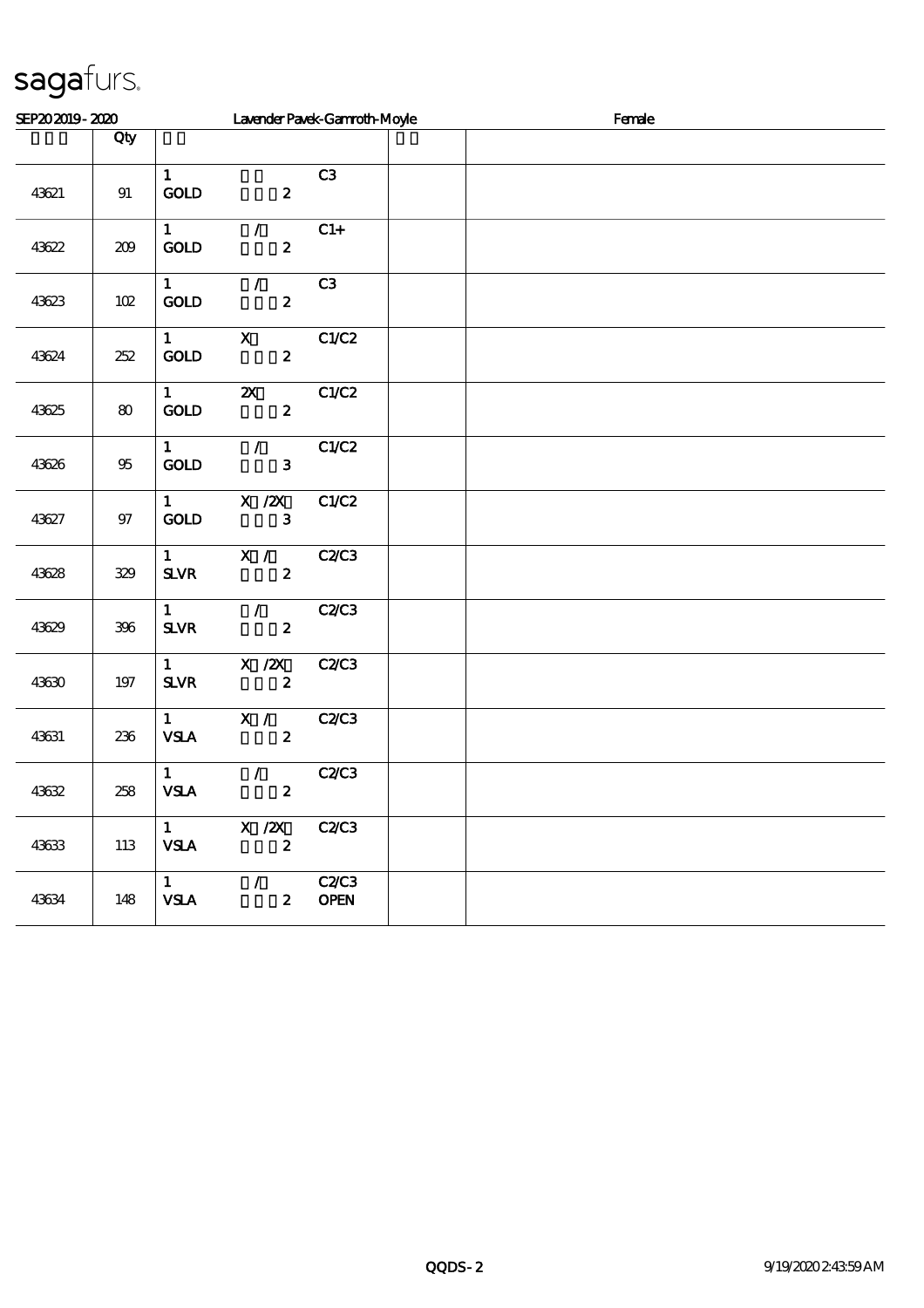| SEP202019-2020 |         |                                                          | Lavender Pavek-Gannoth-Moyle                      |  | Female |  |  |  |
|----------------|---------|----------------------------------------------------------|---------------------------------------------------|--|--------|--|--|--|
|                | Qty     |                                                          |                                                   |  |        |  |  |  |
| 43641          | 223     | $\mathbf{z}$<br>$\operatorname{GOLD}$                    | C1/C2<br>$\boldsymbol{z}$                         |  |        |  |  |  |
| 43642          | 241     | $\mathbf{z}$<br>$\mathop{\mathrm{GOD}}$                  | C1/C2<br>$\boldsymbol{z}$                         |  |        |  |  |  |
| 43643          | $165\,$ | $\mathbf{z}$<br>$\mathcal{L}$<br>$\mathop{\rm GOD}$      | $C1+$<br>$\boldsymbol{z}$                         |  |        |  |  |  |
| 43644          | 208     | $\mathbf{z}$<br>$\mathop{\rm GOD}$                       | C1/C2<br>$\boldsymbol{z}$                         |  |        |  |  |  |
| 43645          | 100     | $\mathbf{z}$<br>$\mathcal{L}$<br>$\mathop{\mathrm{GOD}}$ | C3<br>$\boldsymbol{2}$                            |  |        |  |  |  |
| 43646          | 83      | $\mathbf{x}$<br>$\mathbf{z}$<br><b>GOLD</b>              | C1/C2<br>$\boldsymbol{z}$                         |  |        |  |  |  |
| 43647          | 267     | $\mathbf{z}$<br>X /<br>$S\!L\!V\!R$                      | C2C3<br>$\boldsymbol{z}$                          |  |        |  |  |  |
| 43648          | 237     | $\boldsymbol{z}$<br>$\mathcal{L}$<br><b>SLVR</b>         | C2C3<br>$\boldsymbol{z}$                          |  |        |  |  |  |
| 43649          | 114     | $X$ / $ZX$<br>$\boldsymbol{z}$<br>$S\!L\!V\!R$           | C2C3<br>$\boldsymbol{z}$                          |  |        |  |  |  |
| 43650          | 242     | $\mathbf{z}$<br>$\overline{\mathbf{x}}$ /<br><b>VSLA</b> | <b>C2/C3</b><br>$\boldsymbol{z}$                  |  |        |  |  |  |
| 43651          | 260     | $\mathcal{T}^{\pm}$<br>$\mathbf{z}$<br>${\bf VSA}$       | C2C3<br>$\mathbf{z}$                              |  |        |  |  |  |
|                |         |                                                          | Lavender Sundryowners                             |  | Female |  |  |  |
| 43653          | 161     | $\mathbf{1}$<br>$\mathcal{L}$ and $\mathcal{L}$<br>LG/S  | C1/C2<br>$\mathbf{1}$<br>$\overline{\phantom{a}}$ |  |        |  |  |  |
| 43654          | 102     | $\mathbf{1}$<br>$\mathcal{L}$<br>LG/S                    | C1/C2<br>$\mathbf{1}$<br>$\boldsymbol{z}$         |  |        |  |  |  |
| 43655          | 113     | $\mathbf{z}$<br>$\mathcal{L} = \mathcal{L}$<br>LG/S      | C1/C2<br>$\mathbf{1}$<br>$\boldsymbol{z}$         |  |        |  |  |  |